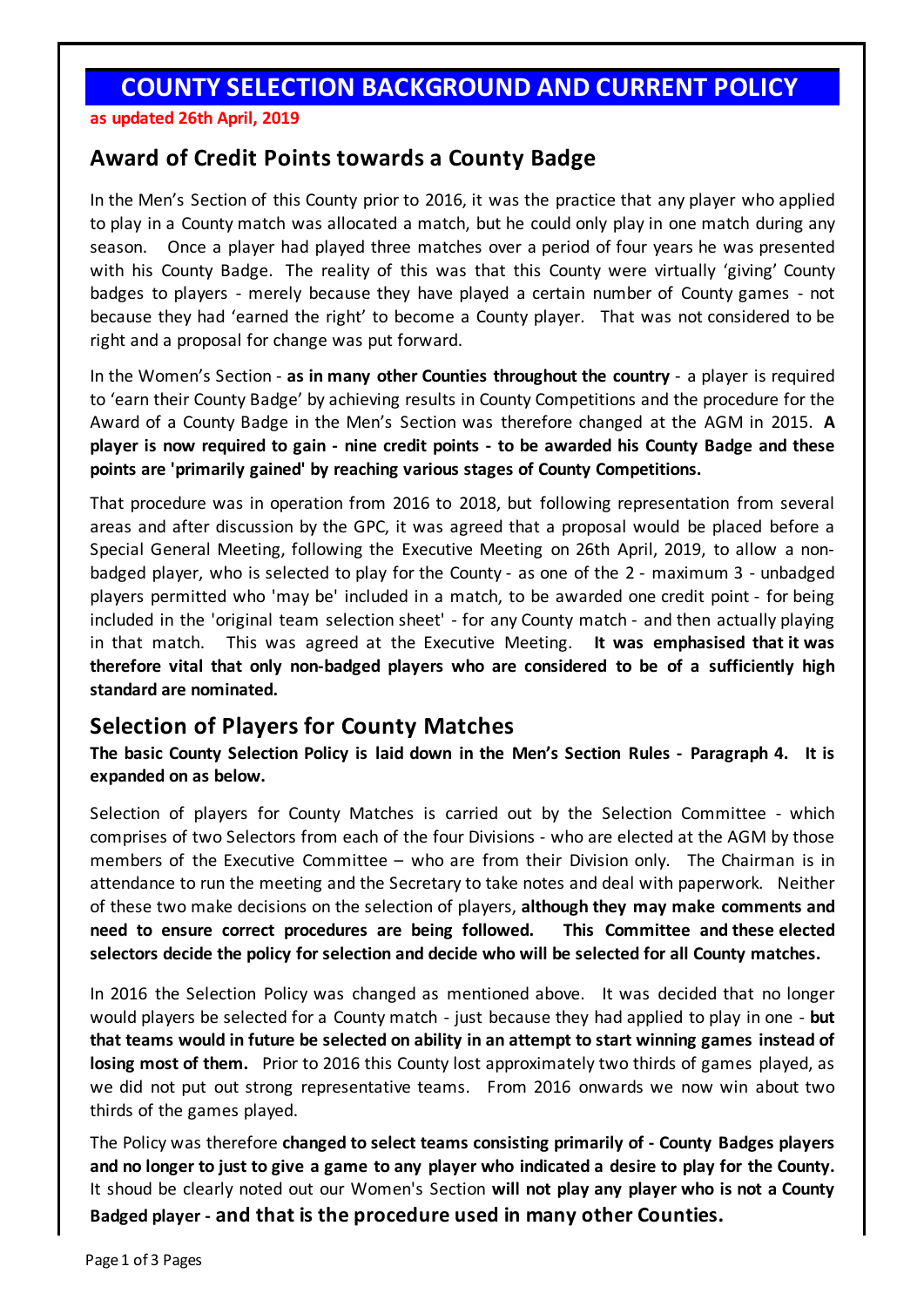In the Men's Section it was decided that players selected for County matches, would be **predominately County Badged players** - and that unbadged players should seek to gain credit points through achievements in County Competions to enable them to eventually be selected for County Games. I**t was however, also decided that two - and in exceptional circumstances three non-badged players 'may be' included if considered to be of sufficient high standard.** It was also agreed that a player may now be selected to play in more than one game during the season  $-i$  f he is considered good enough.

A Form 2 is issued to all clubs and a copy is available on the website, that any player may complete if they feel they are good enough and wish to be considered for selection for the following season. Only players who have completed and returned this Form F2B, by the required cut-off date, may be considered for selection by the Selection Committee. At the Pre Season Selection Meeting, these forms are passed to the selectors for the relevant Divisions, who then agree on a split of the clubs to ensure each selector is dealing with an equal proportion of the players and then they notify the County Secretary accordingly of which clubs each Selector is dealing with.

Prior to each set of matches being selected, a form is sent out to all players who are on the Selectors list, asking if they are available for the three/four games due to be selected at the next meeting. Once the deadline for the return of forms has passed the two selectors in each division, meet and discuss the availabilities received and nominate through to the Secretary – **up to** - five players for each position Skip, 3, 2, Lead – **listing them in priority order of their suggested selection. Selectors are aware that they should only nominate players who they believe are capable of representing the County in such positions and should not nominate players for positions - just to fill up the boxes.** Players may be nominated on the sheet for more than one position.

Once the Secretary has lists from all four divisional selectors he produced a master sheet which contains – **up to** - 20 proposed players for each position for each game. This sheet is initially passed to the County President to allow him to select his own rink.

This master sheet is then used by the Selectors at the meeting to select the players for the other rinks. When selections are being considered at a meeting, the selectors often know very little about certain players from the other divisions so it was therefore decided by the Selection Committee, that it would be useful to 'encourage' – **non-badged players** - to participate in Vice Patron matches in order that selectors from other Divisions could also see them play and thereby support their possible selection when proposed by the Selectors from their own division at meetings. It was also considered that playing for the VP's, means that a player is playing with people from other clubs - which is a similar situation to playing for the County - and is therefore a good grounding for County matches.

The Vice Patrons is the only competitive Competition in this County where players from all four Divisions can be seen – **not only by the Selectors from their own Divisions – but also by Selectors from other Divisions - the majority of whom, play in these games**. **Whilst it is not a pre**requisite to selection, it is a further useful indication of a player's ability, especially if a player is **being selected for the Billingham League Team in his Division and and it was decided that serious consideration should be given before selecting non badged players - who do not play at that level.**

All County friendly matches are now played in midweek and it is fully understood by the selectors, that member who work, need to take time off work to play in County matches and would similarly be indeed unable to play regularly in VP matches, which are also played midweek. However, the vast majority of members who apply for County selection are not workers so 'non badged' players who wish to play for the County – should most probably, also be able to play for the VP's.